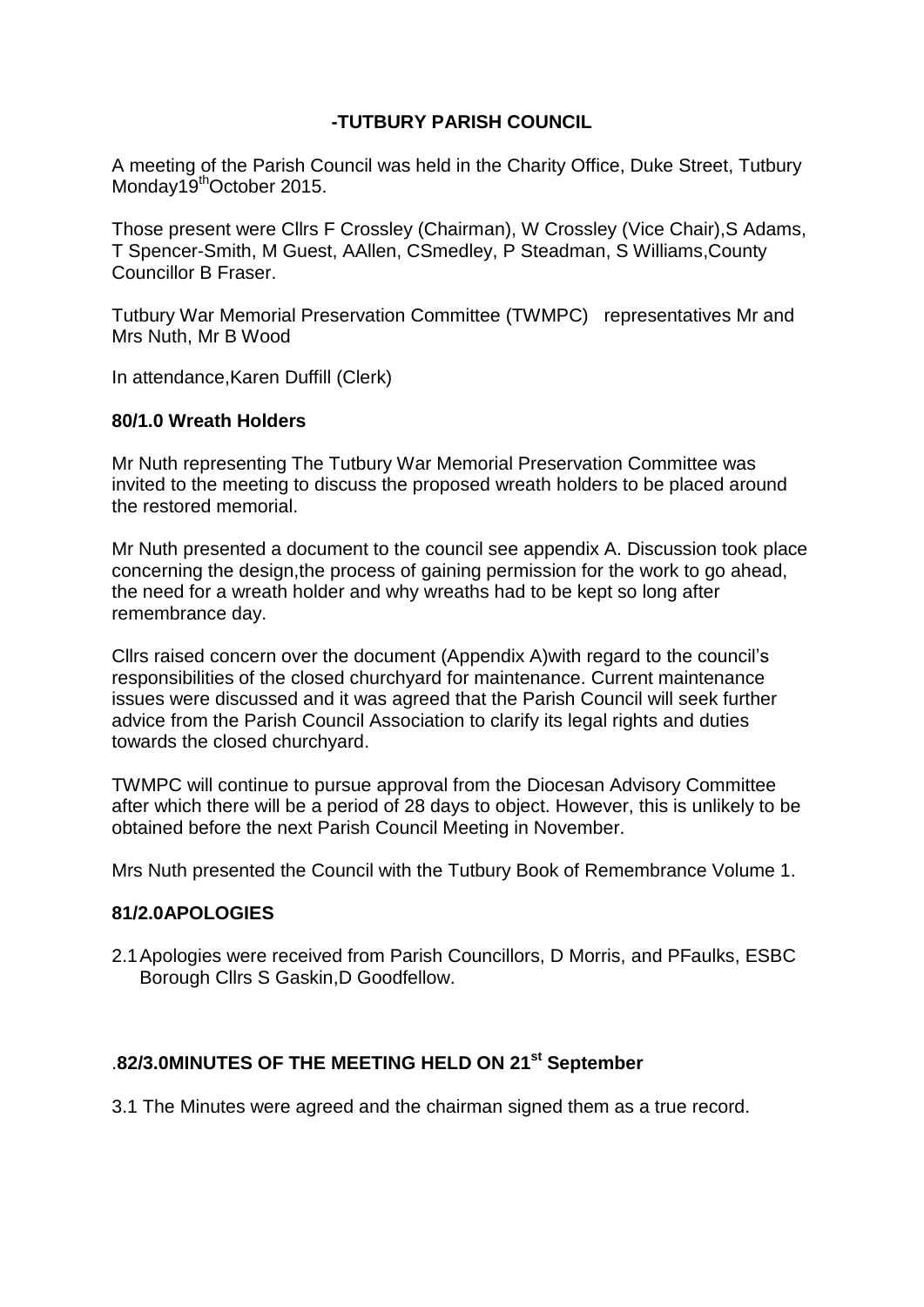### **83/4.0MATTERS ARISING**

- 4.1 The Friends of Elm Lane had been contacted in relation to the outstanding strimmer training and to request what native trees are required to be planted in the autumn season. The friends will hold a meeting and respond to the council with an update and the tree requirements.
- 4.2 Tutbury Parish Cllrs requested that County Cllr B Fraser could review the parking and traffic flow in Tutbury.Cllr Fraser suggested a site meeting with Mr Rayson to discuss matters outstanding and highway concerns.
- 4.3 A letter had been received a letter confirming that the yellow lines in Bridge Streetwould go ahead. The clerk read out the response. See Appendix B
- 4.4 Church triangle, work has been completed; however, Cllrs were concerned with the turf that had been laid. The clerk will contact the contractor regarding this
- 4.5 In July's meeting a letter had been received from residents in Queens Rise asking for assistance in gaining access to an area outside their homes to park vehicles. Borough Cllr S Gaskin believes that Borough Cllr D Goodfellow has written to the County Council to request the fence/ bollards are removed. The Parish Council will await a response.
- 4.6 Cllr W Crossley expressed concern regarding suspected land misuse and somebody living in a caravan on the A511 near the new housing development. The planning enforcement Officer David Ward has visited the site and requested a change of use application is submitted and will take action if this is not completed.
- 4.7 40MPH SPEED LIMIT A511

Peveril Homes and Miller Homes havebeen contacted regarding the obstruction of the through road in the New Development. The obstruction is still in place this was escalated to County Cllr B Fraser who will investigate it further. Access was thought to be available in the daytime but not the evening.

- 4.8 A tree survey will be carried out Oct 23rd to ascertain the safety of trees concerning a resident of Chatsworth Drive.
- 4.9 The contractor has strimmed and tidied up Park Pale but arrangements are still to be made to address the Russian vine.
- 4.10 Residents raised concern regarding the overgrown area at the rear of the properties that back onto Belmot Road. The clerk has contacted County Highways to ascertain the ownership of this and, this is being investigated.
- 4.11 The hedges on Green Lane were also overgrown. The Clerk has contacted the County Council who will look into doing the work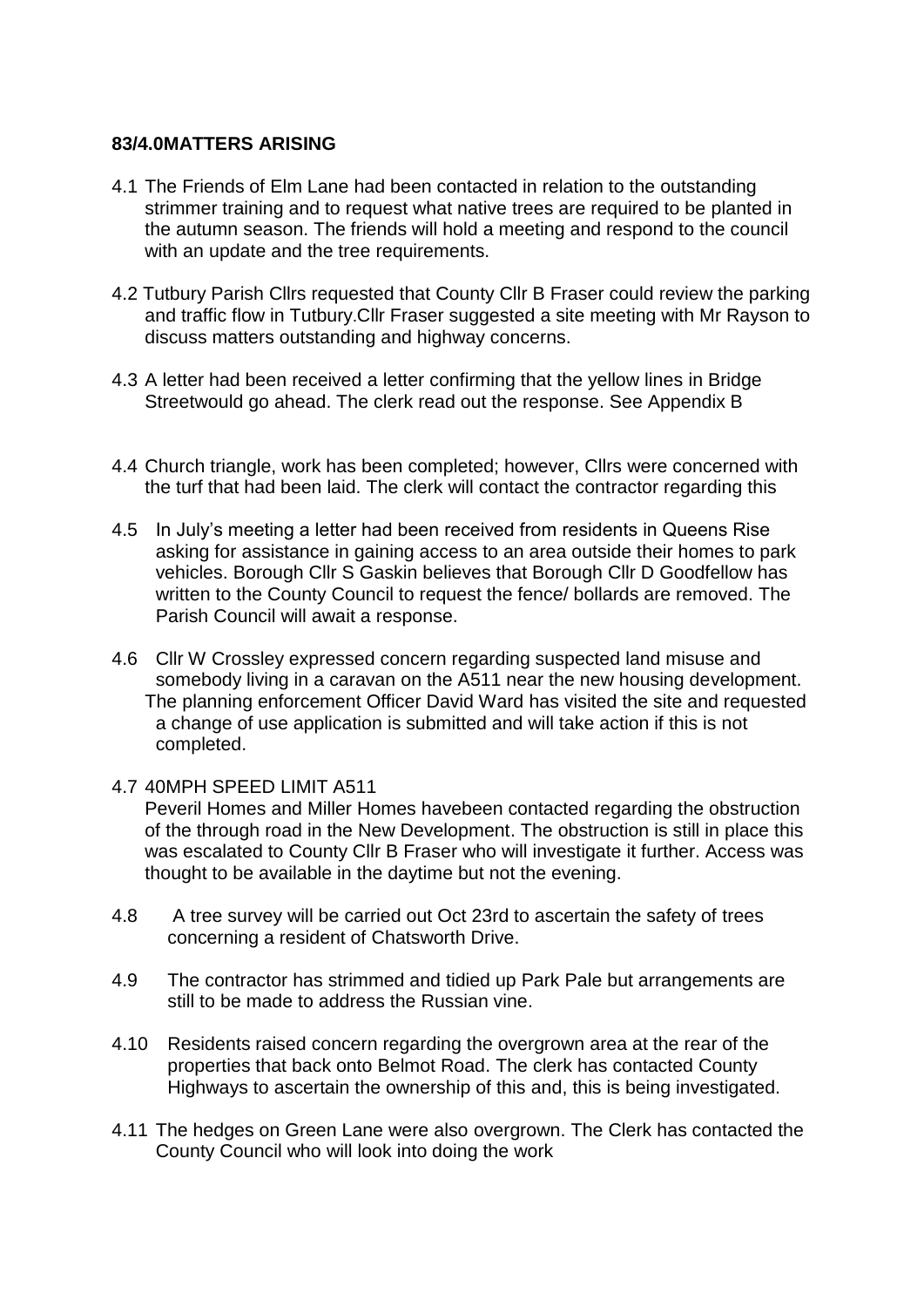4.12 The clerk has reported the electric fence incident on the footpath near Redhill Lane to the County Footpath department. They will be sending a warden to visit the area and landowner if necessary.

## **84/5.0 BOROUGH AND COUNTY COUNCILLORS REPORT**

- 5.1 Borough Cllr D Goodfellow, emailed an update to the Parish Council on Borough matters. An extraordinary meeting of the Council approved and adopted the Local Plan. This sets out the borough's strategy for the next 15 years and will provide some safeguards against large and speculative development - with a 5 year land supply already identified. The Borough Council havealso approved a new Hackney carriage policy - which tightens up the rules for local taxi licensing and also provides increasedsafeguarding to youngsters.
- 5.2 Cllrs raised concern regardingthe increased number of parking tickets being issued in Tutbury and requested that a report should be obtained regarding the amount and income obtained from them. County Cllr B Fraser suggested that this matter should be referred to the meeting with Mr Rayson from County Highways.
- 5.3 Cllrs raised concern about the mess in Duke Street car park the recycling bins have not been emptied for some time. The chairman reported that the back of the toilets in the car parkhas been used as a toilet. These matters will be escalated to the Borough Cllrs.

# **85/6.0 ACCOUNTS FOR PAYMENT**

| James Hollis                  | Bus shelter/St cleaning<br>contract                                       | £323.33 |
|-------------------------------|---------------------------------------------------------------------------|---------|
| Aucuba Landscapes             | Churchyard & Triangle<br>mowing contract                                  | £201.24 |
|                               |                                                                           |         |
| Interserve                    | Legionella Control                                                        | 342.11  |
| <b>Karen Duffill Expenses</b> | Reflex Printing £15.60<br><b>Business Supply (Copier</b><br>Paper) £13.30 | £28.90  |
| <b>GJ Lambe</b>               | <b>Changing Room</b><br>Maintenance                                       | £80     |

The following accounts were passed for payment

### **86/7.0 PLANNING MATTERS**

### 7.1 Decisions

Permission to build a detached dwelling in Pinfold was granted. Permission to erect a garage and home office in Bushton Lane was granted Felling of an Ash Tree in Belmot Road was rejected.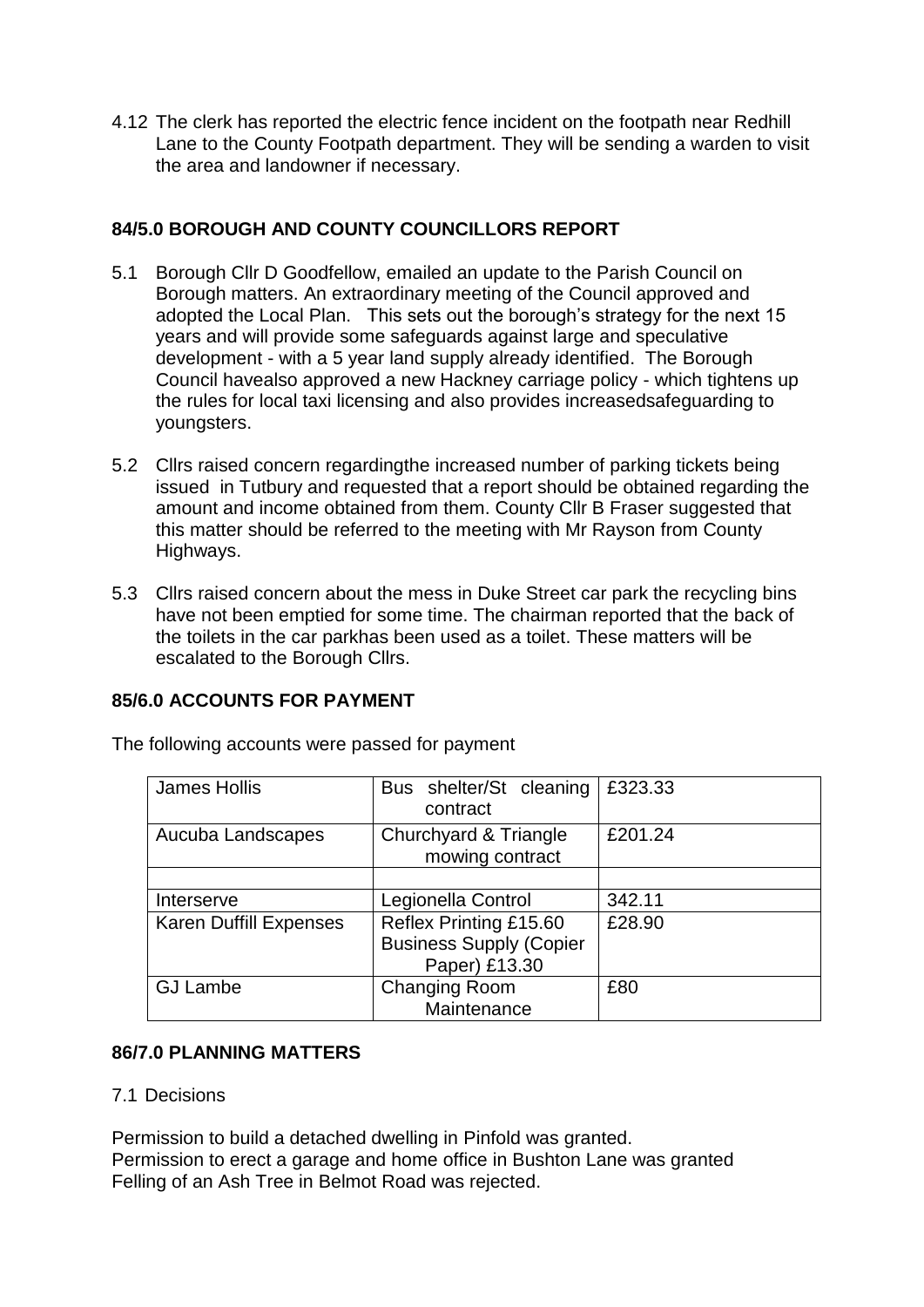7.2 ThePlanning applicationsbelow are the council's comments on applications recently received:

#### **Erection of an attached garage to side elevation**

P/2015/01287 – 6 Magnolia Close, Tutbury

Comment: No Objection

#### **Retention of pitched roof to original dormer window and two additional dormer windows on front elevation**

P/2015/01328 50 Belmot Road Tutbury

Comment: No Objection

#### **Erection of a single story infill extension**

P/2015/01393 – 1 Cherry Tree Lane Fauld Lane, Fauld

Comment: No Objection

However, the council's still have development concerns regarding the lack of footpath and street lights fromTutbury to Fauld. The council do not believe that the mix of residential and industrial units in this area is very well planned.

#### **Listed building - change of windows and internal works to form 4 flats from the existing layout of bedsits.**

P/2015/01332 – Ashleigh House 11 High Street, Tutbury

Comment: No Objection

However, the council's would like the sub cills to be kept to protect the general appearance of the building in the conservation area.

7.3 The local plan has now been adopted and there is no change to the overall number of houses proposed in the five year plan, despite the inspection report. The numbers are trajectory and will rise from 479 to 630 a year. The rationale for the large number was due to accommodating housing requirements for increase numbers of workers moving into the area and international migration. However, there was no statistical evidence to support this requirement in the inspectors report. The increase target in the number of houses to be built in the plan will allow a further large development in Tutbury, despite all the objections and time the Parish Council have attributed to disputing the plan.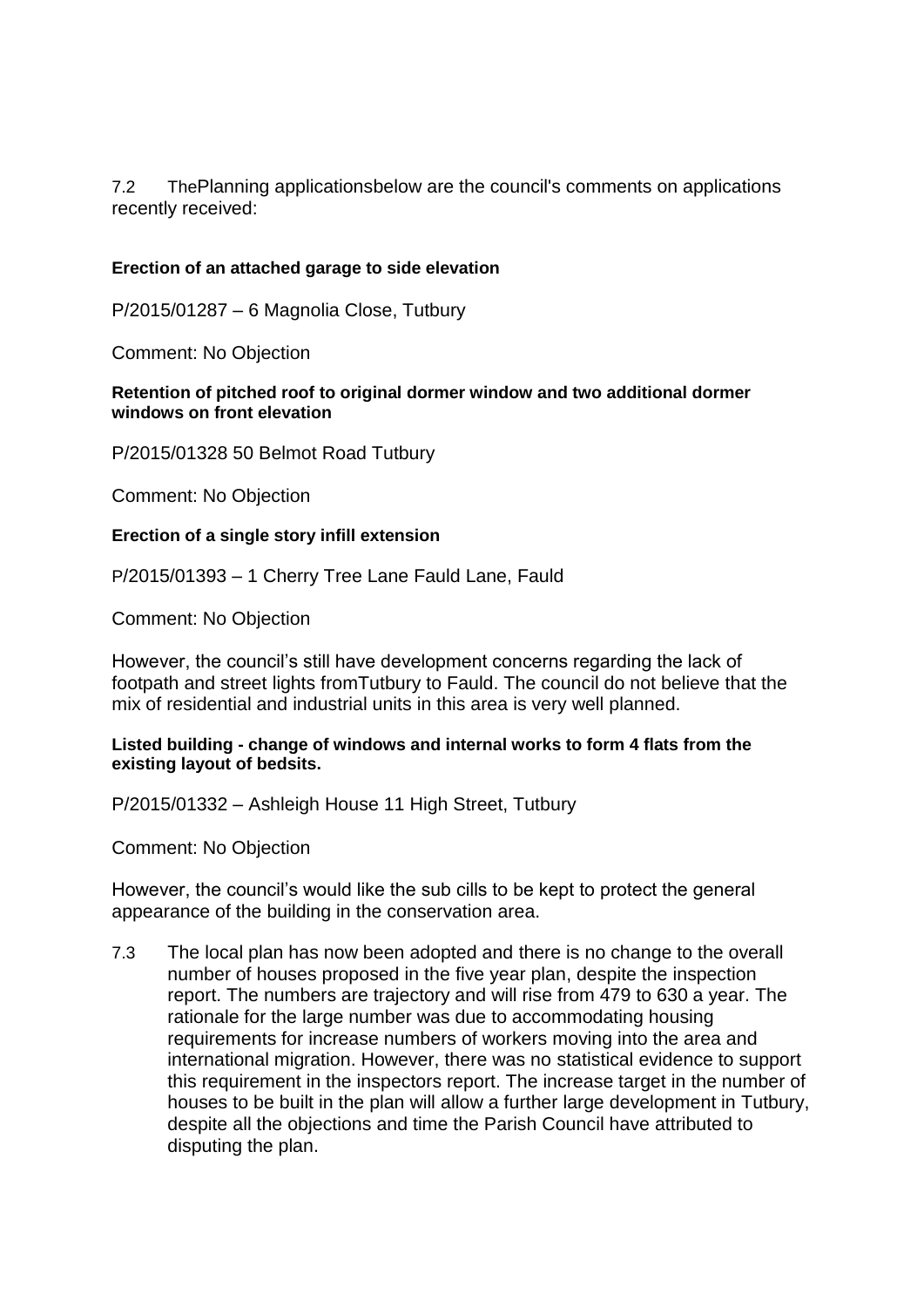# **87/8.0 OPERATION OF THE CHANGING ROOMS AT CORNMILL LANE**

8.1 Following the meeting held with the football teams the chairman proposed that the teams were granted key access to the changing rooms for a three month trial, and that both teams would be responsible for cleaning the facility. A New Inn representative would be required to clean the showers, toilets and floors on a weekday after weekend matches. The council had agreed that a payment of around £15 each clean should be paid to clean the facility. This proposal was seconded and agreed by all Cllrs.

User requirements for the facility have been written including running the showers on a weekly basis.

- The contractor has advised against rolling the pitch but has recommended that the pitch is weed killer sprayed and the hedges layed. The quote for moving the hedge back from the pitch is awaited.
- New playing field sign and noticeboard was agreed
- Cllr Crossley and Cllr Guest to clean drains
- Electrical fault on Lobby light to beaddressed
- The bolt and locks had been fixed and brambles removed.
- Signs in the changing rooms to be purchased to prevent boot cleaning
- Dog foulingbags and dispenser post to be purchased. Article regarding dog fouling to be submitted to Tutbury Village news.

### 8.2 **Legionella Risk Review**

Lid vents are required on the water tanks Training not in place for responsible officer Current contractor has lost keys and unable to access to carry out checks. The clerk will address this. Prices obtained for new contract to be discussed at the next meeting

# **88/9.0BURTON ROAD COMMUNITY FACILITY**

9.1 Cllr Steadman will arrange to view a community building at Carver Rd to ascertain the size and facilities, in comparison to the community building proposed at Burton Road.

# **89/10.0CHURCHYARD MATTERS.**

10.1 **Burial Ground** Cllr W Crossley distributed a plan of the new burial ground and the clerk is awaiting a response from a structural engineer, regarding the plans and the assessment of the stone wall. The plans will be passed onto the church for consideration. The red line depicts a retaining wall. The yellow areas are suggested burial plots and the blue area depicts a path, the proposed entrance has been moved due to the allocation of a memorial bench placed where the previous entrance was suggested. See Appendix C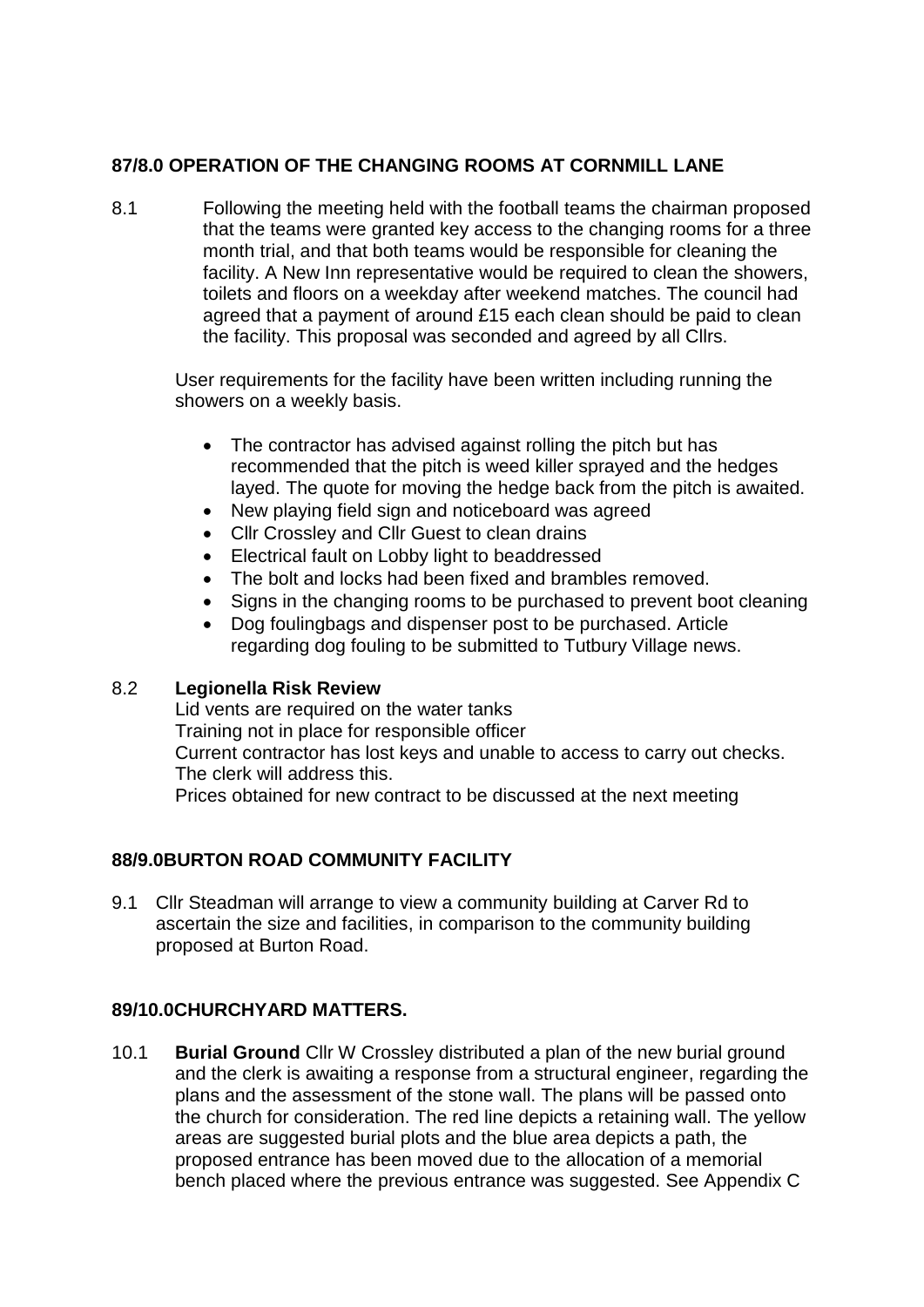- 10.2 Drains requireclearing in this area. The Clerk has received a quote of £60 Cllrs agreed.
- 10.3 **Remembrance Day.** Cllrs required 11 seats.The church has requested that Cllrs wear badges to help them identify who requires the seats. A wreath has been ordered. The clerk will order badges.

## **90/11.0 GRANTS TO LOCAL ORGANISATIONS**

11.1 It was agreed that Cllr Steadman would arrange for the scouts to provide the Pipers for the remembrance parade,and this will be paid by a grant to the scouts to cover the cost.Form received.

### **91/12.0 FUNDING – NEGHBOURHOOD PROJECTS.**

**12.1** Clirs agreed to submit the proposal for assistance in hosting the Queens 90<sup>th</sup> birthday celebration. The deadline is Oct  $30<sup>th</sup>$ . The council agreed to match fund £2000. Lottery heritage funding may also be available for this event. The clerk will address this.

# **92/13.0 QUEENS 90TH BIRTHDAY CELEBRATION**

**13.1** Cllr Steadman agreed to arrange a meeting with community groups and to chair a committee to organise events for the Queen's birthday celebration. It was agreed that the events should be along the same lines as the Jubilee celebrations in 2012. It was proposed that a week's events should be organised leading up to June12th 2016. The Parish Council will lead in the event and the clerk will assist where required.

### **93/14.0 INTERNAL AUDIT.**

14.1 An informal audit is usually carried out by a councillor at this time of year. It was agreed that the previous councillor that has done this in the past should be contacted.

### **94/15.0 CHRISTMAS TREE AND LIGHTS**

15.0 It was agreed that the same supplier should be used to purchase a tree and battery lights that were used last year should be reused.

### **95/16.0 CORRESPONDENCE**

- **16.1** The following Correspondence was received
	- Lease to be signed for Ferrers Ave playing fields, this was signed.
	- A request to remove brown tourist signs related to the Silk Mill and glass making.
	- A letter regarding Automatic Enrolment for Pensions for the clerk next year.